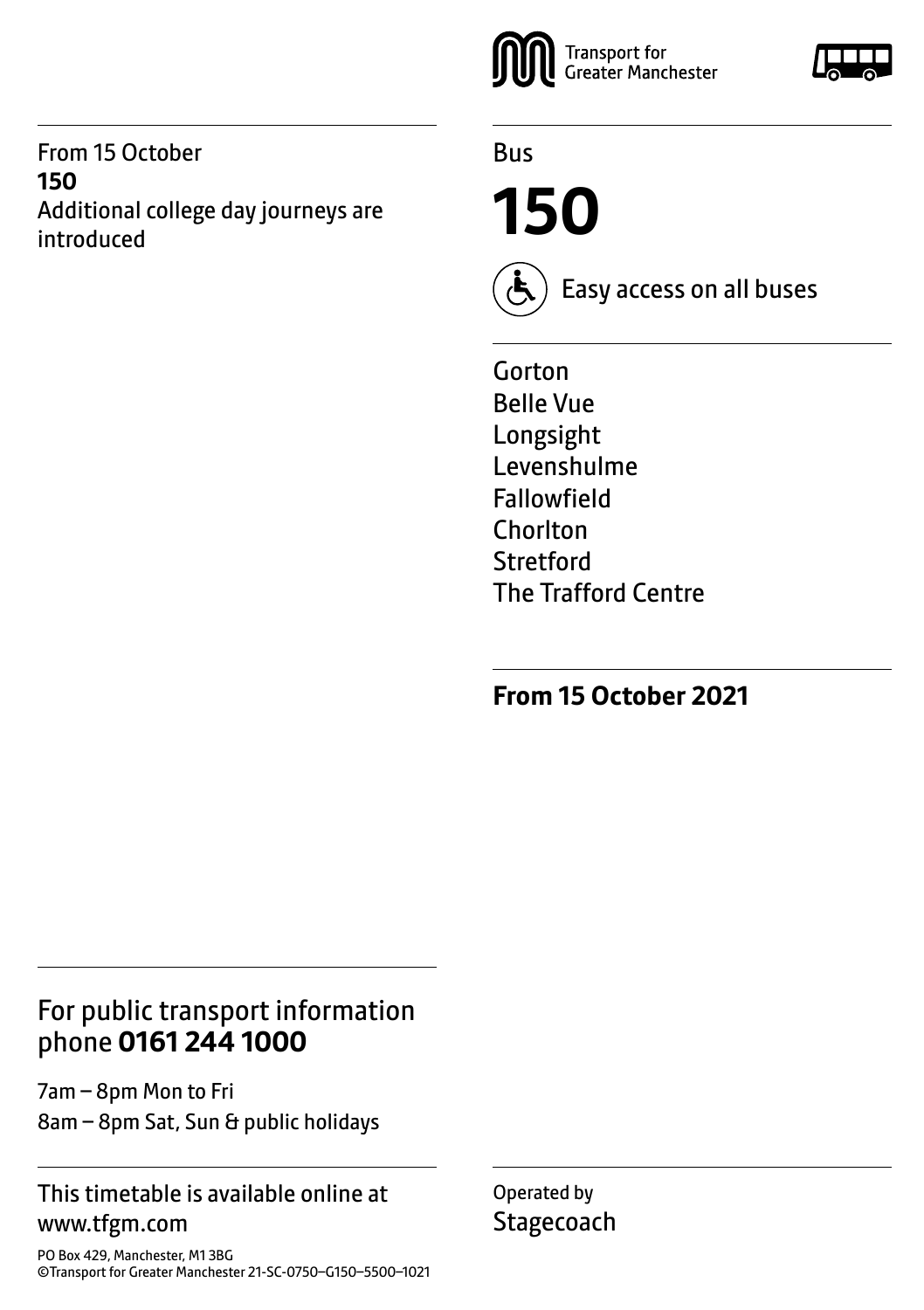## Additional information

## Alternative format

To ask for leaflets to be sent to you, or to request large print, Braille or recorded information phone 0161 244 1000 or visit www.tfgm.com

#### Easy access on buses



 Journeys run with low floor buses have no steps at the entrance, making getting on and off easier. Where shown, low floor buses have a ramp for access and a dedicated space for wheelchairs and pushchairs inside the bus. The bus operator will always try to provide easy access services where these services are scheduled to run.

## Using this timetable

Timetables show the direction of travel, bus numbers and the days of the week. Main stops on the route are listed on the left. Where no time is shown against a particular stop, the bus does not stop there on that journey. Check any letters which are shown in the timetable against the key at the bottom of the page.

## Where to find information about service changes

www.tfgm.com Bus station posters Leaflets from outlets.

## Tickets and information

Bus companies offer a range of tickets for use on their own buses. For travel on any service in the County, use System One tickets, including DaySaver. Travelshops provide tickets, information and journey planning advice on buses, trains and trams for work and pleasure.

## Using the 24 hour clock

Times are shown in four figures. The first two are the hour and the last two are the minutes.

0753 is 53 minutes past 7am 1953 is 53 minutes past 7pm



## Operator details

#### **Stagecoach** Head Office Hyde Road Ardwick **Manchester** M12 6JS Telephone 0161 273 3377

#### **Travelshops**

#### **Hyde Bus Station**

Mon to Sat 8.30am to 1.15pm and 2pm to 4pm Sunday\* Closed \*Including public holidays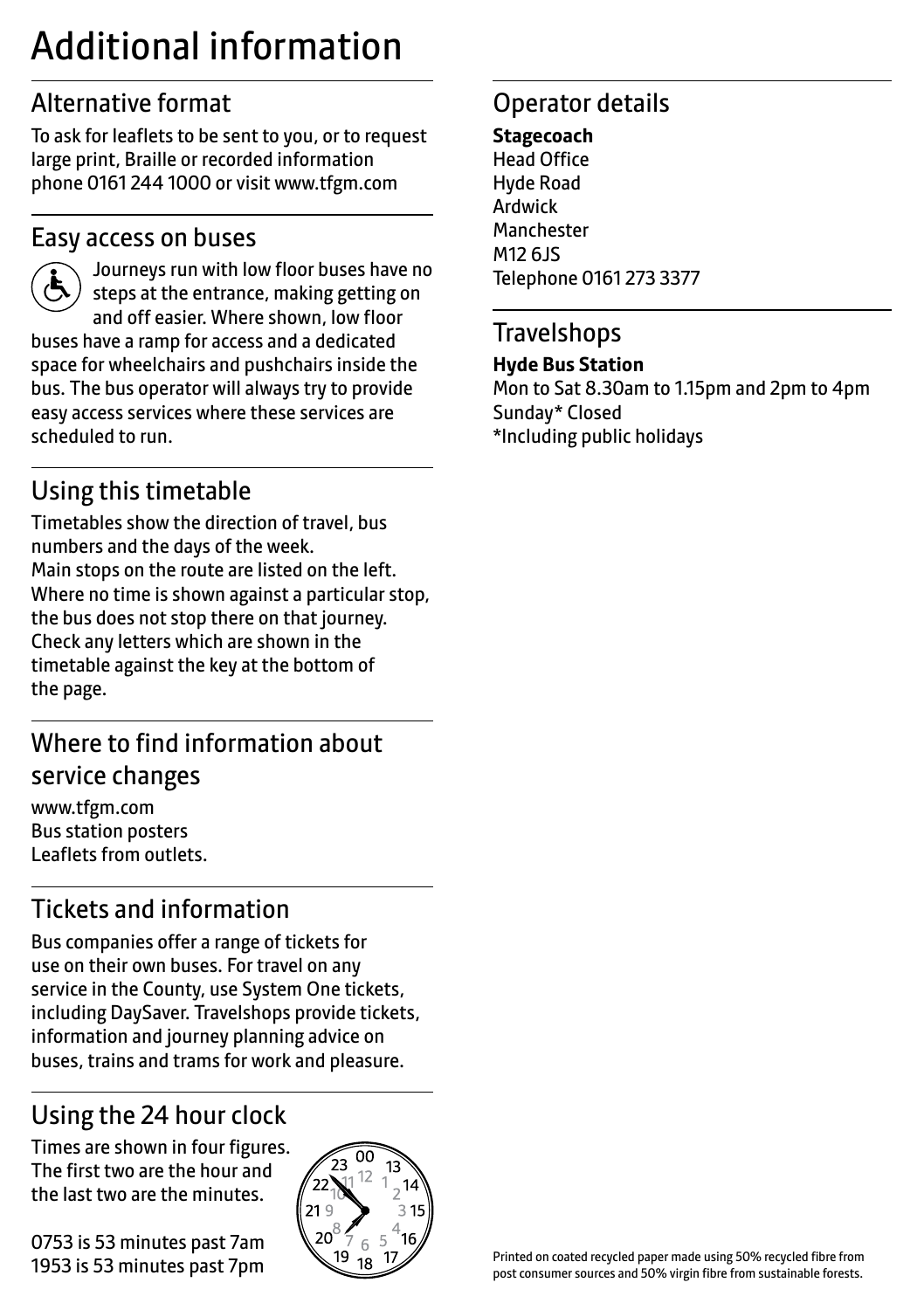#### Mondays to Fridays

| Gorton, Tesco                    | 0513  | 0613 | 0703           |                                    |                     | 0744 0814 |                | 0844 0908 0928 0953 1018 |           |                |           | 1048 | 1118 | 1148 | 1216 | 1243 | 1314 | 1349      | 1417   |
|----------------------------------|-------|------|----------------|------------------------------------|---------------------|-----------|----------------|--------------------------|-----------|----------------|-----------|------|------|------|------|------|------|-----------|--------|
| <b>Belle Vue</b>                 | 0518  |      | 0618 0708 0717 |                                    |                     | 0749 0819 | 0849 0913      |                          |           | 0933 0958 1023 |           | 1053 | 1123 | 1153 | 1221 | 1248 | 1319 | 1354      | 1422   |
| Longsight, Slade Lane            | 0533. |      |                | 0633 0725 0734                     | 0805 0835 0905 0929 |           |                |                          | 0949 1014 |                | 1039      | 1109 | 1139 | 1209 | 1237 | 1304 | 1339 | 1414      | 1442   |
| Levenshulme, Train Station       |       |      |                | 0543 0643 0735 0746 0811           |                     | 0841 0911 |                |                          |           | 0935 0955 1020 | 1045 1115 |      | 1145 | 1215 | 1243 | 1313 | 1348 | 1424      | 1452   |
| Chorlton, Alexandra Road South   |       |      |                | 0554 0654 0748 0801                | 0824 0853 0923 0947 |           |                |                          | 1007      | 1032           | 1057      | 1127 | 1157 | 1227 | 1255 | 1325 |      | 1405 1441 | - 1509 |
| <b>Chorlton, Metrolink Stop</b>  |       |      |                | 0558 0658 0752 0806 0828 0858 0928 |                     |           |                | 0952                     | 1012      | 1037           | 1102      | 1132 | 1202 | 1232 | 1300 | 1330 | 1410 | 1446 1514 |        |
| <b>Stretford Mall</b>            | 0607  | 0707 | 0802           |                                    |                     |           | 0838 0908 0938 | 1002                     | 1022      | 1047           | 1112      | 1142 | 1212 | 1242 | 1310 | 1340 | 1424 | 1501      | 1529   |
| The Trafford Centre, Bus Station | 0618  | 0718 | 0814           |                                    |                     |           | 0850 0920 0950 | 1014                     | 1034      | 1059           | 1124      | 1154 | 1224 | 1254 | 1322 | 1354 | 1439 | - 1516    | 1544   |
|                                  |       |      |                |                                    |                     |           |                |                          |           |                |           |      |      |      |      |      |      |           |        |

|                                  |      |           |           |      |      |      |      |      | M    | ⋒         | M    | M                        | M    |
|----------------------------------|------|-----------|-----------|------|------|------|------|------|------|-----------|------|--------------------------|------|
| Gorton, Tesco                    |      | 1450 1530 | 1604      | 1638 | 1712 | 1753 | 1823 | 1853 | 1925 |           |      | 2025 2125 2225 2325      |      |
| <b>Belle Vue</b>                 |      | 1455 1535 | 1609      | 1643 | 1717 | 1758 | 1828 | 1858 |      |           |      | 1928 2028 2128 2228 2328 |      |
| Longsight, Slade Lane            | 1515 | 1555      | 1629      | 1701 | 1735 | 1811 | 1841 | 1911 | 1941 | 2041      | 2141 | 2241 2341                |      |
| Levenshulme, Train Station       | 1527 | 1605      | 1639      | 1711 | 1744 | 1817 | 1847 | 1917 | 1947 | 2047 2147 |      | 2247 2347                |      |
| Chorlton, Alexandra Road South   | 1543 | - 1621    | 1655      | 1723 | 1756 | 1828 | 1858 | 1928 |      |           |      | 1958 2058 2158 2258 2358 |      |
| <b>Chorlton, Metrolink Stop</b>  |      | 1548 1624 | 1658 1726 |      | 1759 | 1830 | 1900 | 1930 |      |           |      | 2000 2100 2200 2300 0000 |      |
| <b>Stretford Mall</b>            |      | 1600 1635 | 1709      | 1735 | 1807 | 1837 | 1907 | 1937 | 2007 | 2107      | 2207 | 2307                     | 0007 |
| The Trafford Centre, Bus Station | 1615 | 1649      | 1723      | 1748 | 1820 | 1849 | 1919 | 1949 | 2019 | 2119      | 2219 | 2319                     | 0019 |

M – Journey provided with the financial support of Transport for Greater Manchester

a – Starts from Wright Robinson Sports College at 1525

CD – College days only

W– All bus 150 journeys are run using easy access buses. See inside front cover of this leaflet for details

**Summer times**: between mid July and early September, some timetables will be different. Check www.tfgm.com for details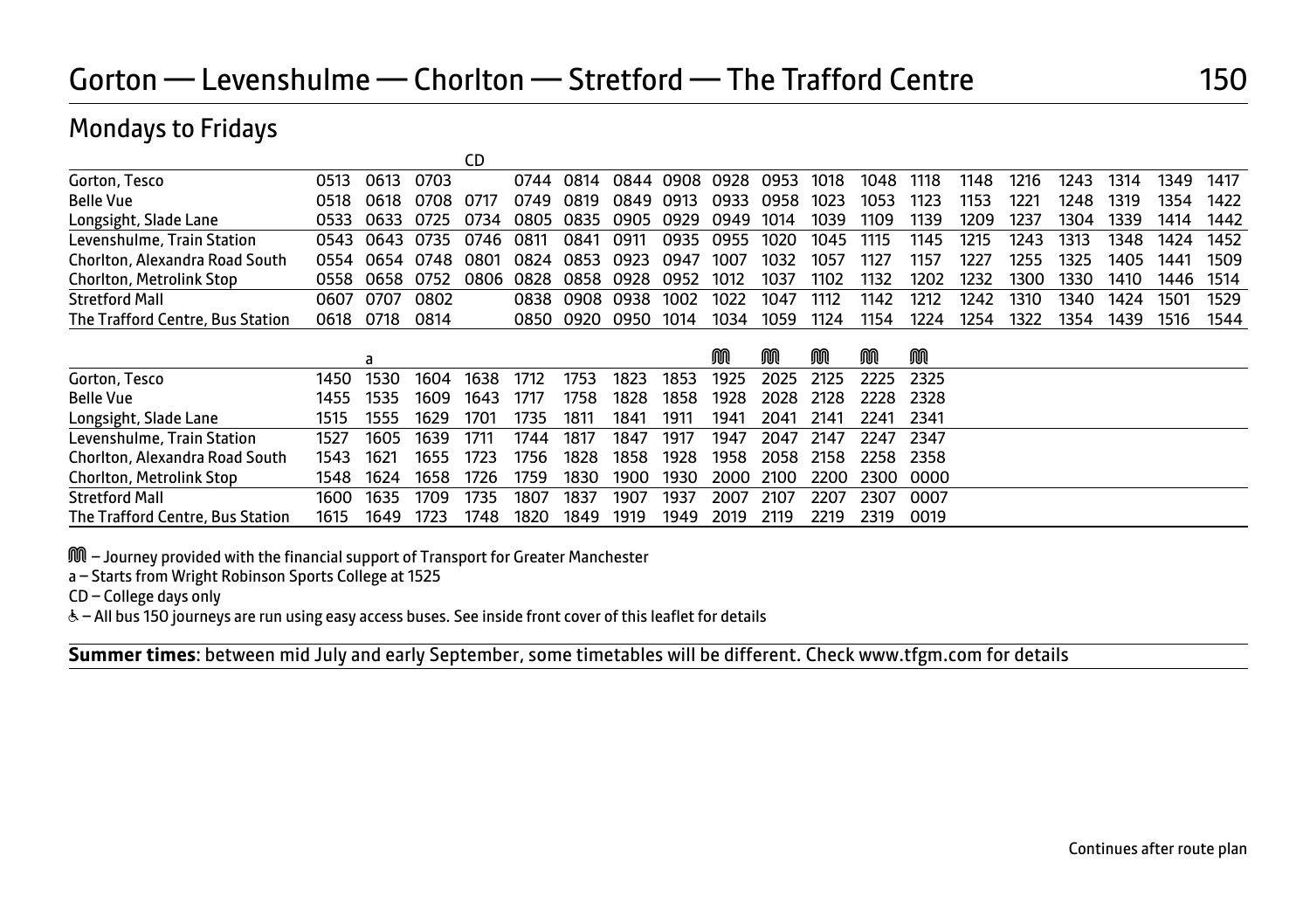# **150**



- Bus route
- **Train line**
- $\blacksquare$  Tram line
- **EX** Direction of travel
- Bus station/connection point
- $\overline{\text{}}$  Train station
- **Metrolink stop**
- 150 Terminus



Contains Ordnance Survey data ©Crown copyright and database right 2010 ©0100022610 Transport for Greater Manchester 2021 Transport for Greater Manchester uses reasonable endeavours to check the accuracy of information published and to publish changes to information in a timely manner. In no event will Transport for Greater Manchester be liable for any loss that may arise from this information being inaccurate.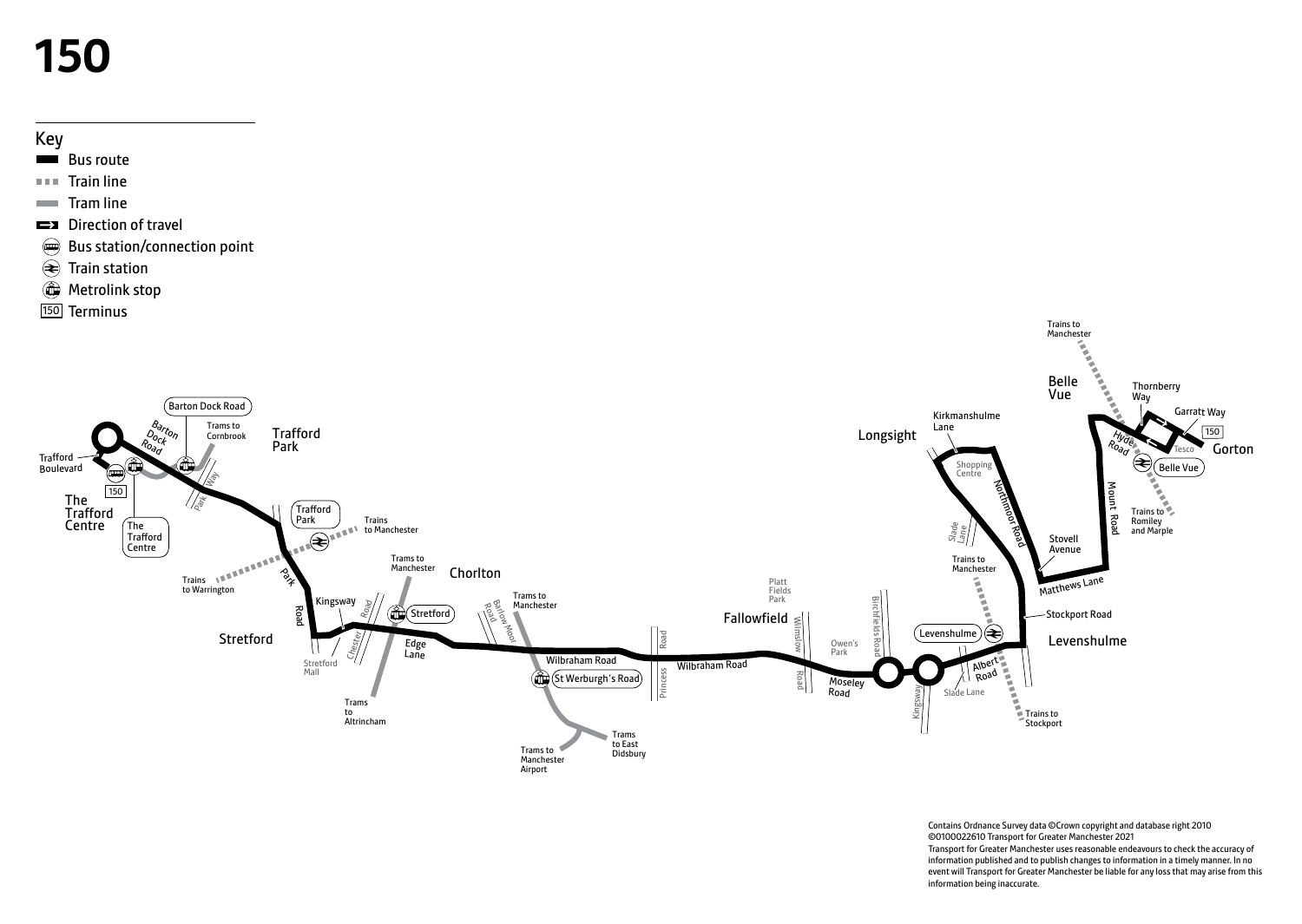#### **Saturdays**

| Gorton, Tesco                    |       |      | 0642 0742 0844 0914 0946 1016 |      |      |      | 1046 | 1117 | 1147 | 1218 | 1249 | 1319  | 1349 | 1418      | 1448 | 1518 | 1546 | 1616      | 1650 |
|----------------------------------|-------|------|-------------------------------|------|------|------|------|------|------|------|------|-------|------|-----------|------|------|------|-----------|------|
| <b>Belle Vue</b>                 | 0647  | 0747 | 0849 0919                     |      | 0951 | 1021 | 1051 | 1122 | 1152 | 1223 | 1254 | 1324  | 1354 | 1423      | 1453 | 1523 | 1551 | 1621      | 1655 |
| Longsight, Slade Lane            | 0703  |      | 0803 0905 0935                |      | 1007 | 1037 | 1107 | 1138 | 1208 | 1239 | 1310 | 1340  | 1410 | 1439      | 1509 | 1539 | 1607 | 1637      | 1709 |
| Levenshulme, Train Station       | 0710. |      | 0810 0912 0942 1014           |      |      | 1044 | 1114 | 1145 | 1215 | 1246 | 1316 | 1346  | 1416 | 1445 1515 |      | 1545 | 1613 | 1643 1715 |      |
| Chorlton, Alexandra Road South   | 0722  |      | 0822 0924 0954                |      | 1026 | 1056 | 1126 | 1157 | 1227 | 1258 | 1328 | 1358. | 1428 | 1457      | 1527 | 1557 | 1625 | 1655 1727 |      |
| <b>Chorlton, Metrolink Stop</b>  | 0726  |      | 0826 0928 0958 1030           |      |      | 1100 | 1130 | 1201 | 1231 | 1302 | 1332 | 1402  | 1432 | 1501      | 1531 | 1601 | 1629 | 1659 1730 |      |
| <b>Stretford Mall</b>            | 0736  |      | 0836 0938                     | 1008 | 1040 | 1110 | 1140 | 1211 | 1241 | 1312 | 1342 | 1412  | 1442 | 1511      | 1541 | 1611 | 1639 | 1709      | 1739 |
| The Trafford Centre, Bus Station | 0746  |      | 0846 0950                     | 1020 | 1052 | 1122 | 1152 | 1223 | 1253 | 1324 | 1354 | 1424  | 1454 | 1523      | 1553 | 1623 | 1651 |           | 1751 |

|                                 |      |                     | M | M | M | M | M                                       |  |
|---------------------------------|------|---------------------|---|---|---|---|-----------------------------------------|--|
| Gorton, Tesco                   |      |                     |   |   |   |   | 1730 1800 1830 1930 2030 2130 2230 2330 |  |
| Belle Vue                       |      |                     |   |   |   |   | 1733 1803 1833 1933 2033 2133 2233 2333 |  |
| Longsight, Slade Lane           |      |                     |   |   |   |   | 1746 1816 1846 1946 2046 2146 2246 2346 |  |
| Levenshulme, Train Station      |      |                     |   |   |   |   | 1752 1822 1852 1952 2052 2152 2252 2352 |  |
| Chorlton, Alexandra Road South  |      |                     |   |   |   |   | 1803 1833 1903 2003 2103 2203 2303 0003 |  |
| <b>Chorlton, Metrolink Stop</b> |      |                     |   |   |   |   | 1805 1835 1905 2005 2105 2205 2305 0005 |  |
| Stretford Mall                  | 1812 | 1842 1912 2012 2112 |   |   |   |   | 2212 2312 0012                          |  |

#### Sundays and public holidays (except Christmas and New Year period)

|                                  | ⋒ | M              | M         |       |           | M         | m    | M    | M         | M                                  | m         | M | M |
|----------------------------------|---|----------------|-----------|-------|-----------|-----------|------|------|-----------|------------------------------------|-----------|---|---|
| Gorton, Tesco                    |   |                | 0841 0943 |       |           | 1543 1643 | 1743 |      | 1843 1933 | 2033 2133 2233 2330                |           |   |   |
| <b>Belle Vue</b>                 |   |                | 0846 0948 |       |           | 1548 1648 | 1746 |      |           | 1846 1936 2036 2136 2236 2333      |           |   |   |
| Longsight, Slade Lane            |   |                | 0901 1003 | and   | 1603      | 1703      | 1759 |      |           | 1859 1949 2049 2149 2249 2346      |           |   |   |
| Levenshulme, Train Station       |   | 0751 0908 1010 |           | every |           | 1610 1710 |      |      |           | 1806 1906 1955 2055 2155 2255 2352 |           |   |   |
| Chorlton, Alexandra Road South   |   | 0802 0920 1022 |           | hour  | 1622      | 1722      | 1818 | 1918 |           | 2006 2106 2206 2306                |           |   |   |
| Chorlton, Metrolink Stop         |   | 0805 0924 1026 |           | until | 1626      | 1725      | 1821 | 1921 |           | 2008 2108 2208 2308                |           |   |   |
| <b>Stretford Mall</b>            |   | 0814 0933 1035 |           |       | 1635 1734 |           | 1828 | 1928 | 2015      | 2115                               | 2215 2315 |   |   |
| The Trafford Centre, Bus Station |   | 0824 0944 1046 |           |       |           | 1646 1745 | 1838 | 1938 | 2025 2125 |                                    | 2225 2325 |   |   |

For details of buses during the Christmas and New Year period, please phone 0161 244 1000

The Trafford Centre, Bus Station 1824 1854 1924 2024 2124 2224 2324 0024

M – Journey provided with the financial support of Transport for Greater Manchester

W– All bus 150 journeys are run using easy access buses. See inside front cover of this leaflet for details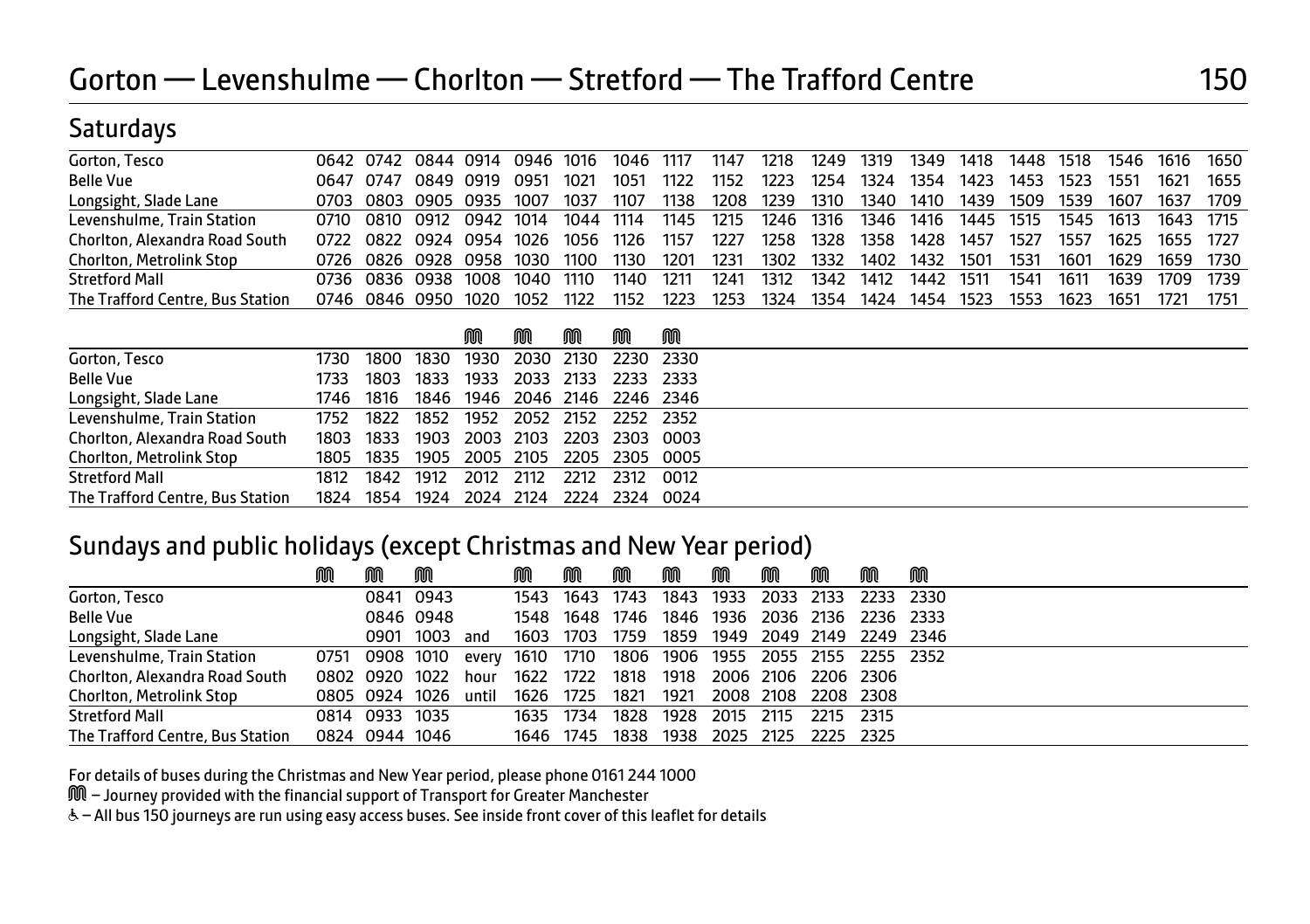## The Trafford Centre — Stretford — Chorlton — Levenshulme — Gorton 150

#### Mondays to Fridays

|                                  |      |      |      |      |      |      |      |       |      |      |      | CD   |      |      |      |      |      |      |      |
|----------------------------------|------|------|------|------|------|------|------|-------|------|------|------|------|------|------|------|------|------|------|------|
| The Trafford Centre, Bus Station | 0545 | 0615 | 0645 | 0715 | 0750 | 0825 | 0900 |       | 1330 | 1400 | 1430 |      | 1500 | 1530 | 1600 | 1630 | 1700 | 1730 | 1800 |
| <b>Stretford Mall</b>            | 0557 | 0627 | 0657 | 0728 | 0803 | 0838 | 0911 | and   | 1341 | 1411 | 1442 |      | 1513 | 1543 | 1613 | 1643 | 1713 | 1743 | 1813 |
| Chorlton, Metrolink Stop         | 0603 | 0633 | 0703 | 0738 | 0814 | 0848 | 0920 | every | 1350 | 1420 | 1451 | 1503 | 1523 | 1554 | 1626 | 1656 | 1724 | 1753 | 1822 |
| Chorlton, Alexandra Road South   | 0607 | 0637 | 0707 | 0743 | 0819 | 0852 | 0924 | 30    | 1354 | 1424 | 1456 | 1508 | 1528 | 1559 | 1631 | 1700 | 1728 | 1757 | 1826 |
| Levenshulme, Train Station       | 0622 | 0652 | 0725 | 0801 | 0838 | 0907 | 0938 | mins  | 1408 | 1443 | 1518 | 1528 | 1551 | 1621 | 1653 | 1719 | 1746 | 1812 | 1841 |
| Longsight, Slade Lane            | 0629 | 0659 | 0733 | 0808 | 0844 | 0913 | 0944 | until | 1414 | 1451 | 1526 | 1536 | 1558 | 1628 | 1700 | 1726 | 1753 | 1819 | 1848 |
| <b>Belle Vue</b>                 | 0647 | 0717 | 0753 | 0828 | 0902 | 0930 | 1000 |       | 1430 | 1507 | 1543 | 1553 | 1618 | 1650 | 1722 | 1746 | 1811 | 1835 | 1904 |
| Gorton, Tesco                    | 0652 | 0722 | 0758 | 0833 | 0909 | 0937 | 1007 |       | 1437 | 1514 | 1550 |      | 1625 | 1657 | 1729 | 1753 | 1818 | 1842 | 1911 |
|                                  |      |      | b    |      |      |      |      |       |      |      |      |      |      |      |      |      |      |      |      |
|                                  |      |      |      |      |      |      |      |       |      |      |      |      |      |      |      |      |      |      |      |
|                                  |      | M    | M    | M    | M    | M    |      |       |      |      |      |      |      |      |      |      |      |      |      |
| The Trafford Centre, Bus Station | 1830 | 1924 | 2024 | 2124 | 2224 | 2324 |      |       |      |      |      |      |      |      |      |      |      |      |      |
| <b>Stretford Mall</b>            | 1842 | 1936 | 2036 | 2136 | 2236 | 2336 |      |       |      |      |      |      |      |      |      |      |      |      |      |
| <b>Chorlton, Metrolink Stop</b>  | 1850 | 1944 | 2044 | 2144 | 2244 | 2344 |      |       |      |      |      |      |      |      |      |      |      |      |      |
| Chorlton, Alexandra Road South   | 1854 | 1947 | 2047 | 2147 | 2247 | 2347 |      |       |      |      |      |      |      |      |      |      |      |      |      |
| Levenshulme, Train Station       | 1907 | 1958 | 2058 | 2158 | 2258 | 2358 |      |       |      |      |      |      |      |      |      |      |      |      |      |
| Longsight, Slade Lane            | 1913 | 2004 | 2104 | 2204 | 2304 | 0004 |      |       |      |      |      |      |      |      |      |      |      |      |      |
| <b>Belle Vue</b>                 | 1927 | 2017 | 2117 | 2217 | 2317 | 0017 |      |       |      |      |      |      |      |      |      |      |      |      |      |
| Gorton, Tesco                    | 1932 | 2020 | 2120 | 2220 | 2320 |      |      |       |      |      |      |      |      |      |      |      |      |      |      |

M – Journey provided with the financial support of Transport for Greater Manchester

b – Continues to Wright Robinson Sports College arriving at 0803

CD – College days only

& - All bus 150 journeys are run using easy access buses. See inside front cover of this leaflet for details

**Summer times**: between mid July and early September, some timetables will be different. Check www.tfgm.com for details